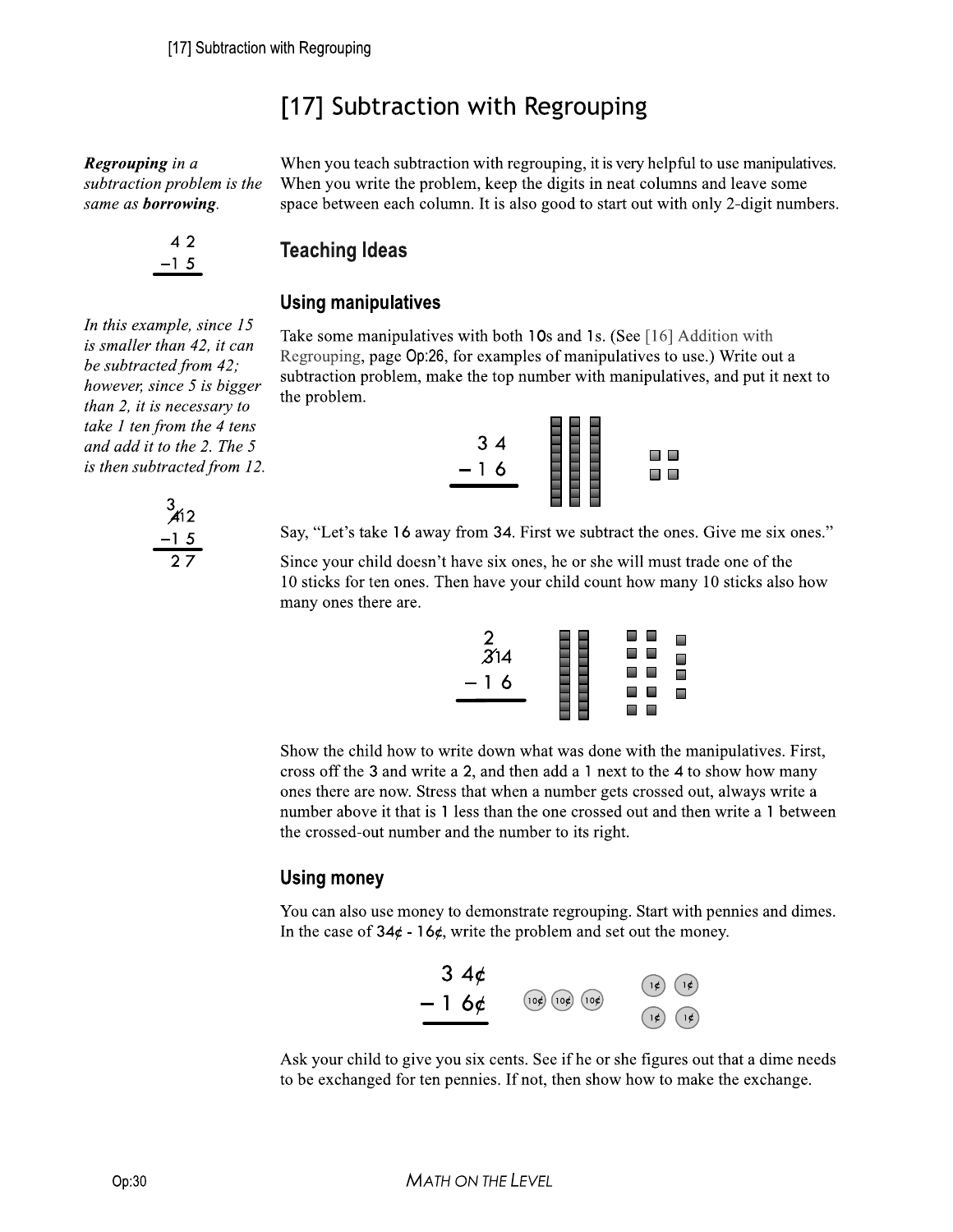Then have your child count the remaining coins, starting with the dimes.



Cross out the 3 and write a 2 above it to show that only 2 dimes are left. Write the 1 next to the 4 to show that there are now 14 pennies. Tell your child that when the dime is traded for 10 pennies, it is shown by crossing out the number in the 10's place (the dime) and writing a number that is 1 less, and then putting a 1 between the 10's (dime) and 1's (penny) place, changing the 4 to 14. Then do the subtraction.

Give your child lots of practice using dimes and pennies or other manipulatives. When the 2-digit problems become easy to do, expand to 3 and 4-digit numbers, either with or without manipulatives.

# **Special Cases**

There are three tricky situations you need to be sure to cover: borrowing from zero, borrowing from more than one zero, and two step borrowing.

### **Borrowing from zero**

You need to teach your child that you cannot borrow (or regroup) from zero.

**NOTE:** Many math books use the term "regroup" instead of "borrow", because when you borrow something you intend to give it back, whereas in subtraction nothing is given back. There is logic to that argument; however, "regroup" is not a term that is used in normal language by most children, whereas "borrow" is a familiar term. You can use either term — it isn't that important, and it is probably good to expose your child to both. In subtracting from zero, however, the "borrow" concept is usually easier for a child to understand.

Write the following problem, leaving plenty of space between columns.

| 2 0 1 |         | \$2.01 |  |
|-------|---------|--------|--|
| $-59$ | $-5.59$ |        |  |

- Have your child make the number 201 with manipulatives, or \$2.01 with money (use whichever works best with your child). Say, "Let's subtract the ones (or pennies) first. Take nine ones (pennies) away."
- When the child cannot do this, say, "Then let's borrow from the tens (dimes)." Don't let him or her trade for the 100's (dollars) — the ones (pennies) can only exchange with tens (dimes). The numbers can only borrow "next door."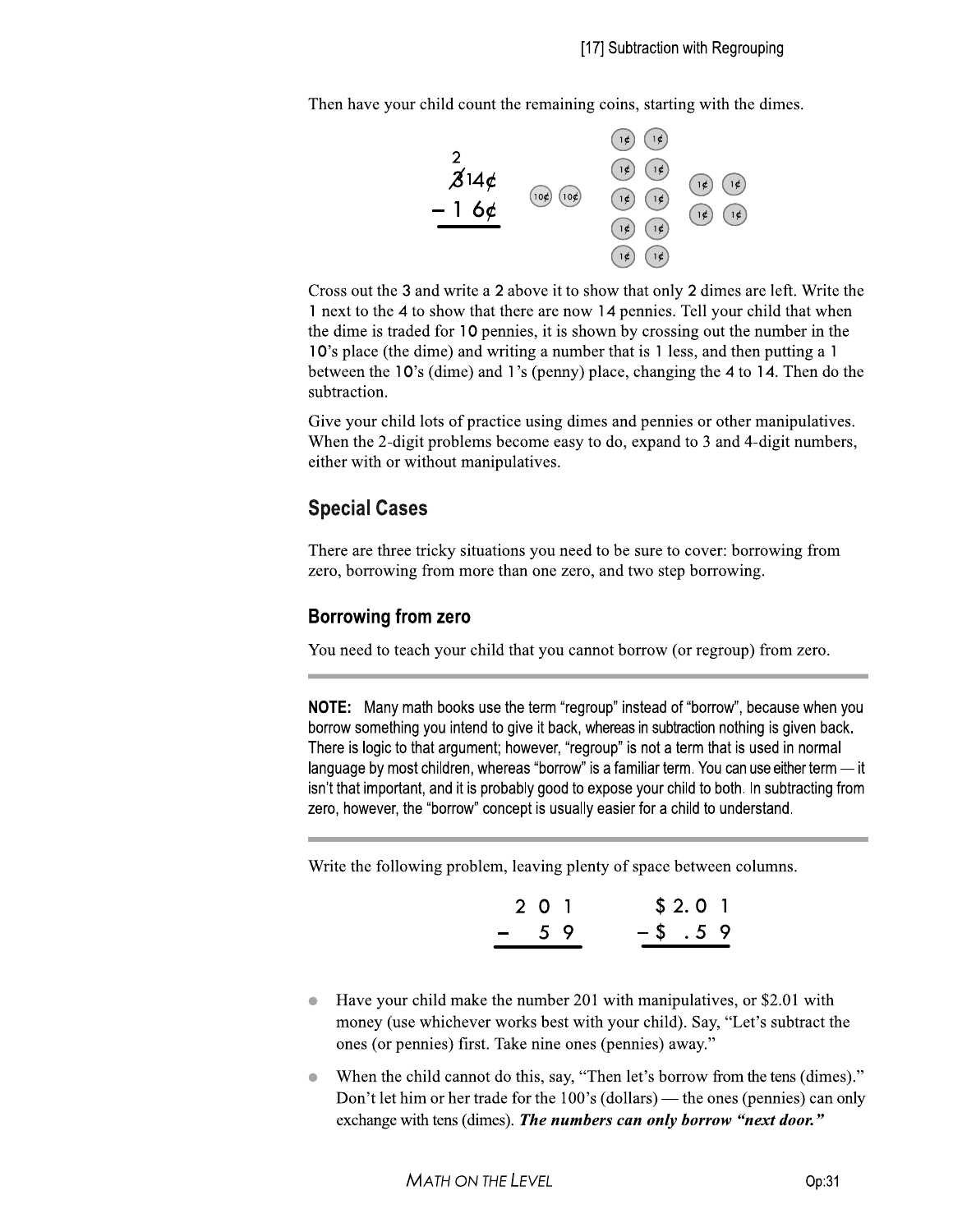In other words, a number can only borrow from the number directly on its left ("next door"). In this problem, there are no tens (dimes); therefore, the tens (dimes) have to first borrow from the hundreds (dollars).

Have your child take a 100 (dollar) and trade it for ten 10's (dimes). Record the exchange on the written problem.

| 2'101        | nr |               | $$2.10$ 1 |  |
|--------------|----|---------------|-----------|--|
| 59<br>$\sim$ |    | $-$ \$ $.5$ 9 |           |  |

• Now the ones (pennies) can borrow from the tens (dimes). Have your child take a ten (dime) and trade it for ten ones (pennies). Again, record the exchange on the written problem.

| 19             | 19             |
|----------------|----------------|
| 20011          | \$2.1011<br>o۳ |
| 59<br>$\equiv$ | $-5.59$        |

- Do the subtraction, both with the manipulatives and on the written problem.
- Practice this with other problems, transitioning to doing the work on paper without the manipulatives.

5A120:1/123/;9.AH:>91AJ37G W\*&&\*X)+YZ[&\*\Z\\*&%Z(]'+Z'Z,)+Y^%Z\_%&\* `2A7/A7/<97A=9>>?/123/79;3/=0.=3H1/97/<04405A.R/@40;/0.3/a340G/b0:4/=2A>6/;:71/ :.634719.6/1291/.0/;91134/205/;9.?/a3407/943/A./9/4058/39=2/0.3/=9./<04405/0.>?/ @40;/A17/.394371/.3AR2<04/10/123/>3@1G/c0.3?/H40JA637/9/R006/59?/10/139=2/12A7G/ d7A.R/150/13./60>>94/<A>>78/@A.6/0:1/205/;:=2/A7/>3@1/A@/?0:/<:?/70;312A.R/@04/eNfgh<sup>G</sup>

- The pennies cannot borrow from the dimes, because there are no dimes.
- $\bullet$  The dimes cannot borrow from the dollars because there are no dollars.



 $\bullet$  The dollars *can* borrow from the ten dollars because there *are* two ten dollar bills. Trade one \$10 bill for ten \$1 bills; record the trade on the written problem.